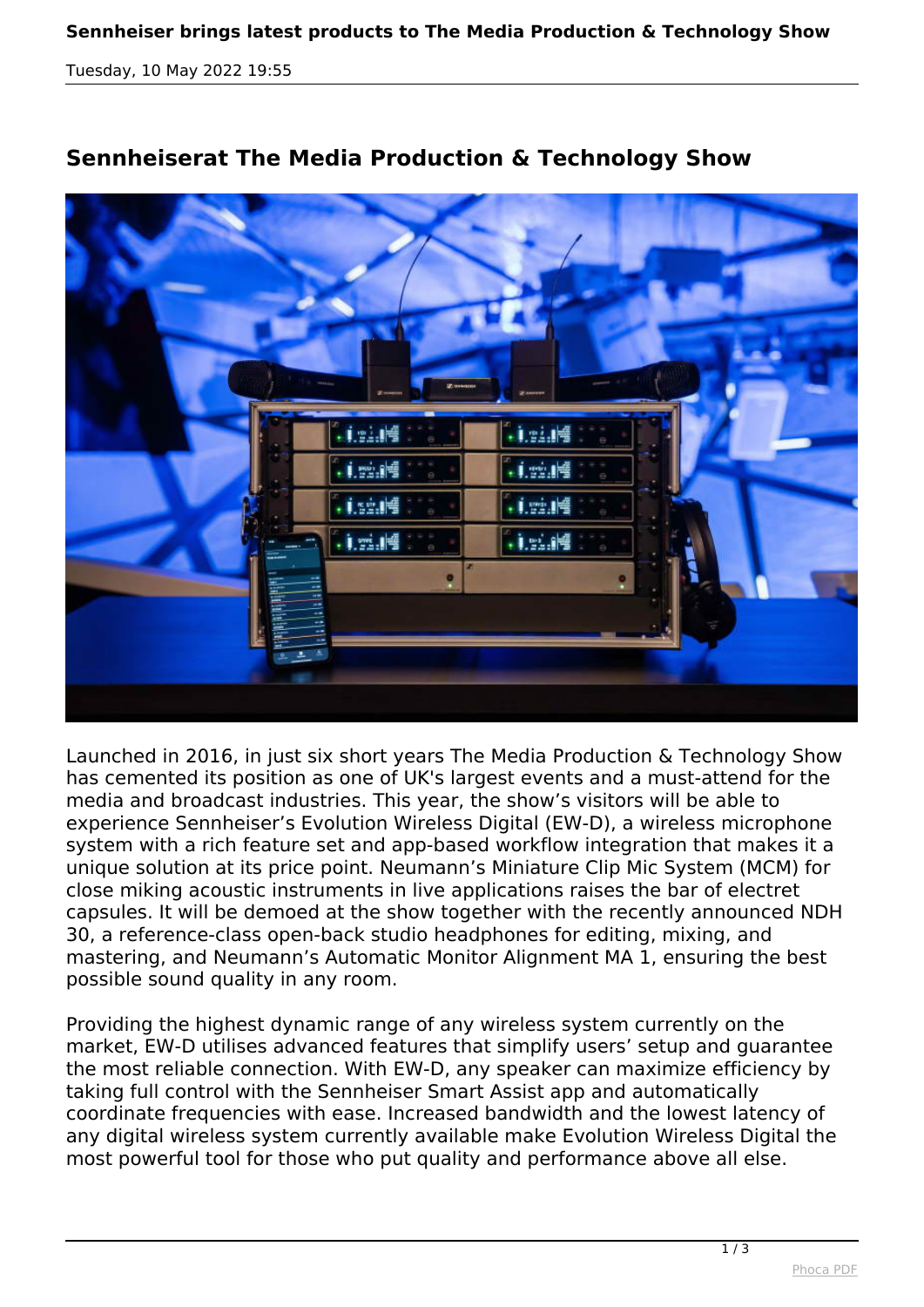*Tuesday, 10 May 2022 19:55*

*The Neumann NDH 30 is a circumaural, open-back headphone with outstanding detail resolution and high-precision stereo imaging with razor-sharp localization. Its linear soundstage and superior transient response recommend it for the most demanding applications such as mixing and mastering. With its high linearity and detail resolution, the NDH 30 is perfectly compatible with a loudspeaker system that has been optimally calibrated using Neumann Automatic Monitor Alignment.*